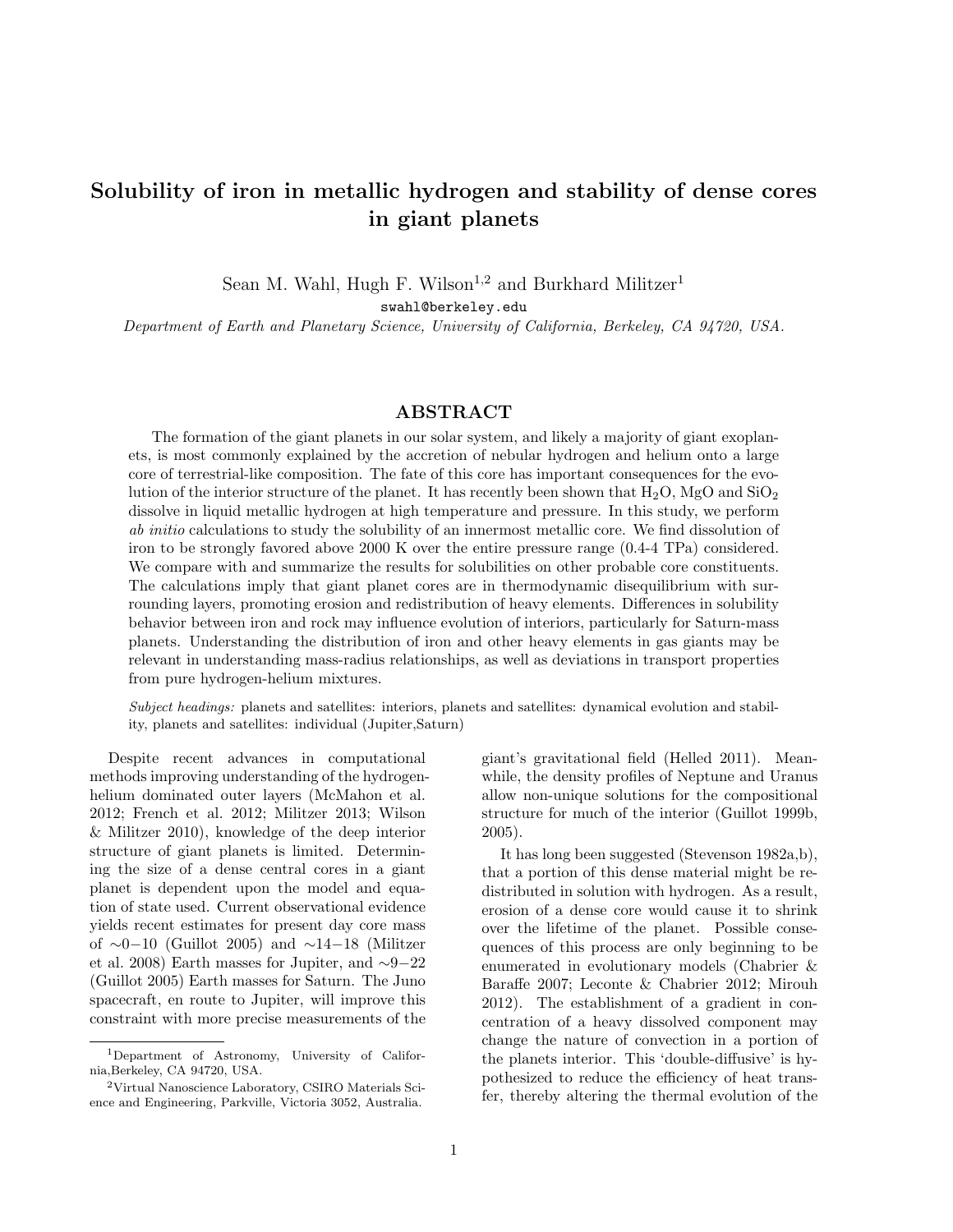planet. Comprehensive understanding of the process has been limited by the lack of knowledge of the solubility of various phases in metallic hydrogen, as well as poor understanding of the scaling of convective efficiency in the presence of competing gradients of composition and temperature. In this study, we address the first issue for iron metal.

As a result of continuing discoveries by Kepler (Borucki et al. 2010) and other exoplanet surveys, the number of confirmed planets has climbed to over 800, the majority of which are giants. This presents a growing sampling of planetary massradii relationships that will be fundamental to understanding the evolution of giant planet interiors. The range of mass-radius relationships observed for exoplanets exhibit variation beyond those in the solar system. In some cases, such as Corot-20b (Deleuil et al. 2011), the relationships may even defy explanation by simple structural models. Redistribution of dense core material lowers the heavy element content required to explain anomalously high observed densities.



Fig. 1.— Gibbs free enerby of solvation for solid Fe in liquid metallic hydrogen. Negative values favor dissolution for a solute ratio of 1:256.

The favored model for gas giant formation (Mizuno et al. 1978; Bodenheimer & Pollack 1986; Pollack et al. 1996) relies on the early formation of a large planetary embryo of critical mass to cause runaway accretion of hydrogen and helium gas. A competing theory involves collapse of a region of the disk under self-gravity, e.g. (Boss 1997), but may have difficulty explaining significant enrichment of refractory elements (Hubbard et al. 2002; Guillot 2005). The immediate result of a core-accretion hypothesis is a planet with the ice-rock-metal embryo residing at the center as a dense core, surrounded by an extensive layer of metallic hydrogen and helium. The role of core erosion to the subsequent evolution is a major source of uncertainty, but in principle, can explain shrinking of cores to masses smaller than those necessary to form the planet under the coreaccretion hypothesis.

Core erosion in giant planets can be addressed by determining the solubility of analogous phases. Previous studies have considered an icy layer of fluid and superionic  $H_2O$  (Wilson & Militzer 2012a; Wilson et al. 2013), and a rocky layer consisting of MgO (Wilson & Militzer 2012b) and  $\rm SiO_2$  (Gonzalez et al. 2013), which have been shown to separate at relevant conditions (Umemoto 2006). Assuming the same gross distribution, elements as terrestrial bodies, the innermost core component would be a dense, metallic alloy composed primarily of iron.

Ab initio random structure searches (Pickard & Needs 2009) demonstrate that iron remains in a hexagonal close packed (hcp) structure remains stable up to pressures approaching Jupiter's center, ∼2.3 TPa, at which point it undergoes a phase transition to face centered cubic (fcc) structure. (Stixrude 2012) demonstrated a gradual decrease in this transition pressure with temperature. Simulations of liquid hydrogen (Militzer et al. 2008; Militzer 2013; McMahon et al. 2012) undergo a gradual transition from molecular to metallic, which is complete by  $\sim 0.4$  TPa at low temperatures.

Compression of materials with modern experimental techniques can reach megabar pressures, however the pressure-temperature conditions near

Table 1: Gibbs free energy of solvation for Fe in liquid H

| $-1$  |           |                 |                    |
|-------|-----------|-----------------|--------------------|
| Ρ     | T         | Fe Phase        | $\Delta G$         |
| (GPa) | $\rm (K)$ |                 | (eV)               |
| 400   | 2000      | hcp             | $-2.2 \pm 0.14$    |
| 1000  | 2000      | hcp             | $-2.5 \pm 0.12$    |
| 1000  | 2000      | $_{\text{fcc}}$ | $-2.3 \pm 0.13$    |
| 4000  | 2000      | fcc             | $-1.71 \pm 0.056$  |
| 4000  | 15000     | fcc             | $-8.42 \pm 0.066$  |
| 4000  | 20000     | $_{\rm fcc}$    | $-11.34 \pm 0.078$ |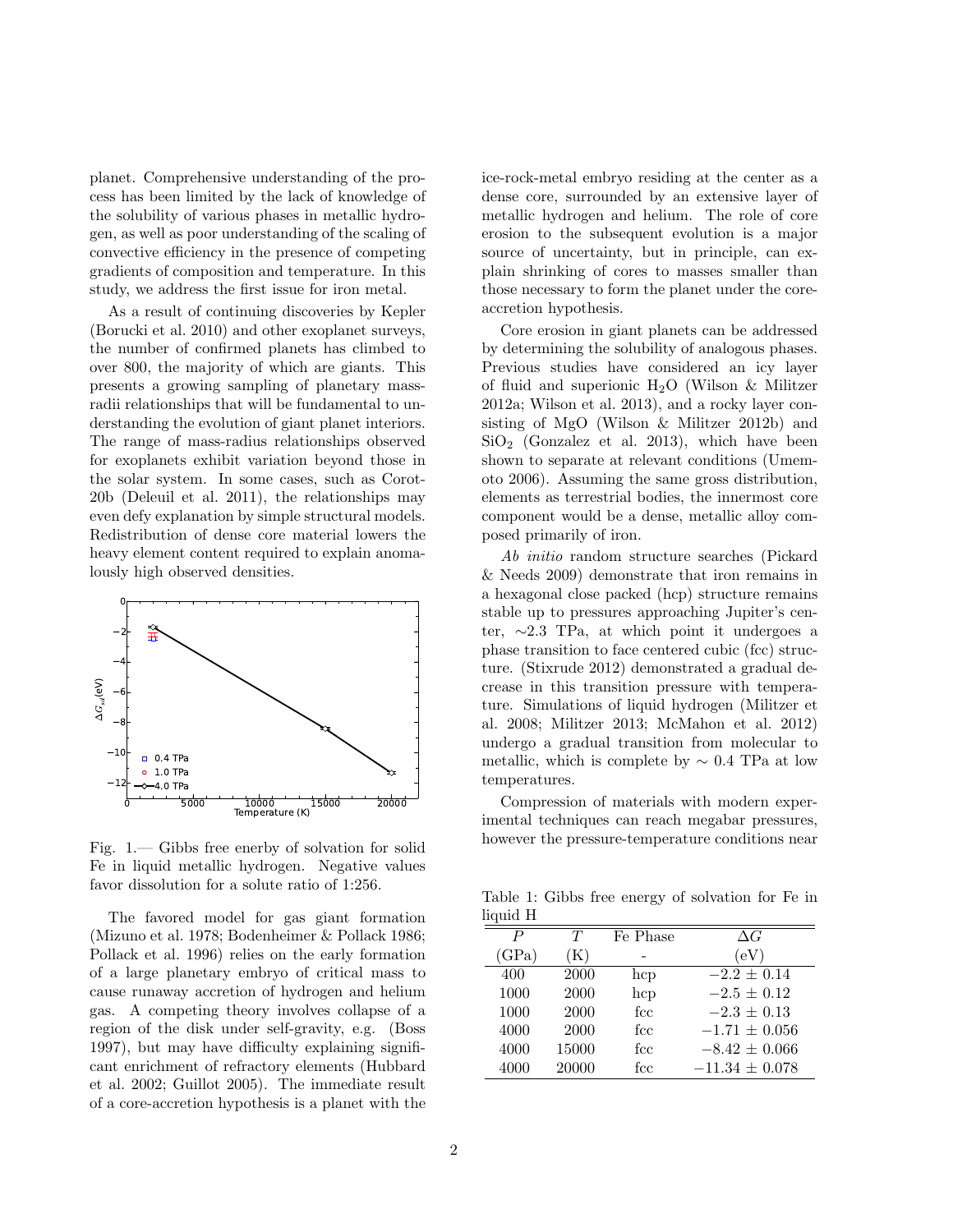Jupiter's core (>4 TPa) remain inaccessible. Temperatures in shockwave experiments climb rapidly at high pressures in comparison with planetary adiabats, while diamond anvil cell experiments are best suited for low temperatures. As a result, simulations based on ab initio theories are best suited for directly probing the conditions of gas giant interiors.

We performed density functional theory molecular dynamics (DFT-MD) simulations to determine the energetics of a dissolution reaction, in which solid iron dissolves in pure liquid hydrogen. We calculate a Gibbs free energy of solvation:

$$
\Delta G_{sol} \text{ (Fe : 256H)} = G \text{ (H}_{256} \text{Fe)} \qquad (1)
$$

$$
- \left[ G \text{ (H}_{256}) + \frac{1}{32} G \text{ (Fe}_{32}) \right],
$$

where  $G(\mathrm{H}_{256})$  and  $G(\mathrm{Fe}_{32})$  are the Gibbs free energies of a pure hydrogen liquid and solid or liquid iron.  $G(\text{H}_{256}\text{Fe})$  is the Gibbs free energy of 1:256 liquid solution of iron in hydrogen. We assume that analysis of a single low-concentration solution is sufficient to determine the onset of core erosion, since the reservoir of metallic hydrogen would be much larger than the core. This does not rule out non-ideal effects of higher concentrations that might exist in a narrow, poorly convecting layer at the top of a core.

Free energy calculations require the determination of a contribution from entropy, which is not determined from the standard DFT-MD formalism. To achieve this, we adopt a two step thermodynamic integration method, as used in previous studies (Morales et al. 2009; Wilson & Militzer 2010, 2012a,b). The method requires integration of the change in Helmholtz free energy over an unphysical, yet thermodynamically permissible, transformation between two systems governed by potentials  $U_a(\mathbf{r_i})$  and  $U_b(\mathbf{r_i})$ . We define a hybrid potential  $U_{\lambda} = (1 - \lambda) U_a + \lambda U_b$ , where  $\lambda$  is the fraction of the potential  $U_b(\mathbf{r_i})$ . The difference is Helmholtz free energy is then given by

$$
\Delta F_{b \to a} \equiv F_b - F_a \tag{2a}
$$

$$
= \int_0^1 d\lambda \, \langle U_b(\mathbf{r_i}) - U_a(\mathbf{r_i}) \rangle_{\lambda} \tag{2b}
$$

where the averaging is over configurations generated during simulations of the system governed by the hybrid potential.

To increase the efficiency, we calculated the Helmholtz free energy in two steps each involving an integral of the form of Eq. 2. We first find  $\Delta F_{\text{DFT}\rightarrow\text{cl}}$ , between the systems governed by DFT and classical pair potentials, which are fit via a force-matching method (Izvekov et al. 2004). In the second step  $\Delta F_{\text{cl}\rightarrow\text{an}}$ , between the pair potentials and a reference system with an analytic solution  $F_{\text{an}}$ . The Helmholtz energy for the DFT systems,  $F_{\text{DFT}} = F_{\text{an}} + \Delta F_{\text{DFT} \rightarrow \text{cl}} + \Delta F_{\text{cl} \rightarrow \text{an}}$ , may then be compared directly. The first step requires DFT-MD simulations for a small number of  $\lambda$  values, while the second uses applies a much faster classical Monte Carlo approach at numerous values of  $\lambda$  to ensure a smooth integration.



Fig. 2.— Breakdown of  $\Delta G_{sol}$  into contributions from: internal energy,  $\Delta U_{sol}$ , pressure effects,  $P\Delta V_{sol}$ , and entropic effects,  $-T\Delta S_{sol}$ . Plots show variation with (a) temperature at  $P=4$  TPa, and (b) pressure at  $T=2000$  K.

Finding a suitable reference system is essential to the method, as it allows  $\Delta F_{\text{cl}\rightarrow\text{DFT}}$  to be found with a small number of number of integration steps, and prevents solids from melting or trans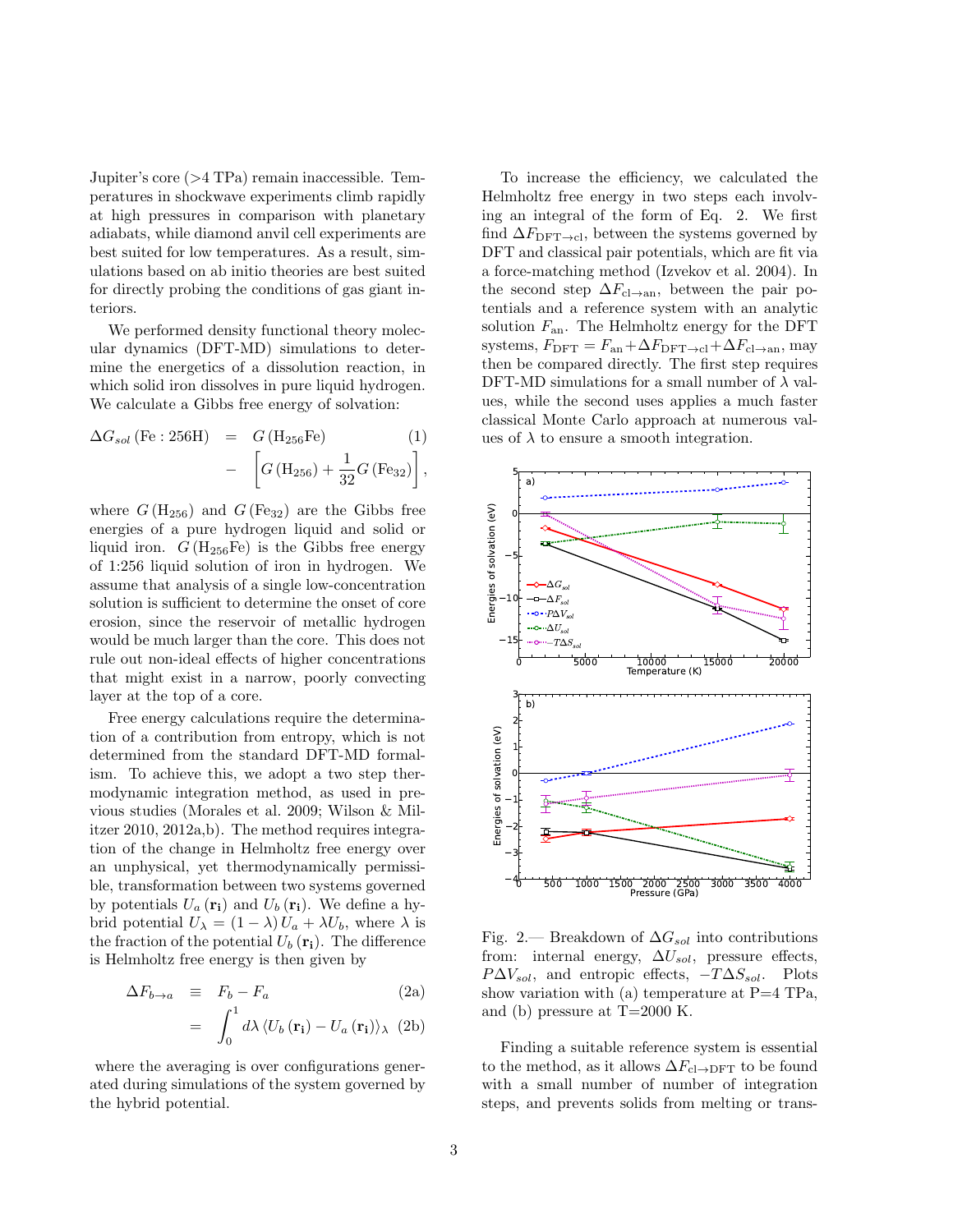forming to a new structure. For liquid systems, we integrate to a non-interacting ideal gas, using classical two-body pair potentials as the intermediate step. For solid iron, we integrate to an Einstein solid, a system of non-interacting, 3-d harmonic oscillators. For the intermediate classical solid system we use a 50-50 'mixture' of two-body and onebody harmonic oscillator potentials. Spring constants for the Einstein terms are found from the mean-squared displacement of atoms from their ideal lattice sites during a DFT-MD simulation.

All simulations presented here were performed using the Vienna ab initio simulation package (VASP) (Kresse 1996). VASP uses the DFT formalism utilizing pseudopotentials of the projector augmented wave type (Blochl 1994) and the exchange-correlation functional of Perdew, Burke and Ernzerhof (Perdew et al. 1996). The iron pseudopotential treats a [Mg]3pd<sup>6</sup>4s<sup>2</sup> electron configuration as valence states, and a  $2 \times 2 \times 2$ grid of k-points is used for all simulations. Simulations on hydrogen and the solution were performed with a 900 eV cutoff energy for the plane wave expansion, while a 300 eV cutoff was used for iron. A time step of 0.2 fs was used for all liquid simulations, a 0.5−1.0 fs time step was used for high and low temperature iron simulations respectively. The  $\Delta G_{sol}$  results were confirmed to be well-converged with respect to the energy cutoff and time step. Prohibitively long simulation times required that convergence with respect to finer k-point meshes be verified over a subset of configurations generated by a simulation with a  $2\times2\times2$  grid.

Iron simulations assume an hcp or fcc structure within their respective stability regimes (Pickard & Needs 2009; Stixrude 2012). We confirmed Fe to be solid up to 20000 K at 4 TPa, and to be a liquid at temperatures as low as 15000 K at 1 TPa. We also confirmed that the Gibbs free energy favors hcp stability over fcc at 1 TPa, though the difference is negligible for our subsequent analysis of dissolution. We found 32 atom supercells to be sufficient for Fe simulation. Finite size effects required that we use large 256 atom supercells for hydrogen, to which one Fe atom was added for the solution. Cubic supercells are used for fcc and liquid runs. In order to maintain the same number of atoms for the hcp an orthogonal supercell defined the combination of hexagonal unit cell vec-



Fig. 3.— Shift in  $\Delta G_{sol}$  from a system with and Fe:H ratio of 1:256 to 1:100 and 1:1000 in the lowconcentration limit.

tors  $\mathbf{a} \cdot \mathbf{a} + \mathbf{b}$ , and  $\mathbf{c}$ .

Cell volumes at each temperature were determined by fitting a pressure-volume polytrope equation of state to short DFT-MD simulations. The resulting DFT pressures were all within 0.1% of the target value. Gibbs free energies were computed for the three systems,  $Fe_{32}$ ,  $H_{256}$  and H256Fe1, using the thermodynamic integration method with simulation times of 1.0 ps for  $H_{256}$ and  $H_{256}Fe_1$  and 2.5–5.0 ps for Fe.  $H_{256}$  and  $H_{256}Fe_1$  runs with  $\lambda = 1$  were extended to 4.0 ns for precise calculations of the internal energy, which allows for determination of the entropic component of the Helmholtz free energy. The calculated energies and entropy are presented in Tab. I, along with the density. The Gibbs free energy of solvation, calculated using Eq. 1, is presented in Tab. II for each pressure-temperature condition. A negative  $\Delta G_{sol}$  implies that the Gibbs free energy of the solution is lower than that of the separated phases. Therefore, dissolution is favored at a solute concentration higher than 1:256.

We find dissolution of iron to be strongly favorable at conditions corresponding to the interiors of gas giants. Fig. 1 shows the variation of  $\Delta G_{sol}$ with temperature and pressure.  $\Delta G_{sol}$  exceeds −10 eV per iron atom for plausible temperatures of Jupiter's core. Dissolution remains favorable even at temperatures far below those predicted by model adiabats (Militzer 2013; Militzer & Hubbard 2013). The energetics are only weakly dependent on pressure, and  $\Delta G_{sol}$  becomes increasingly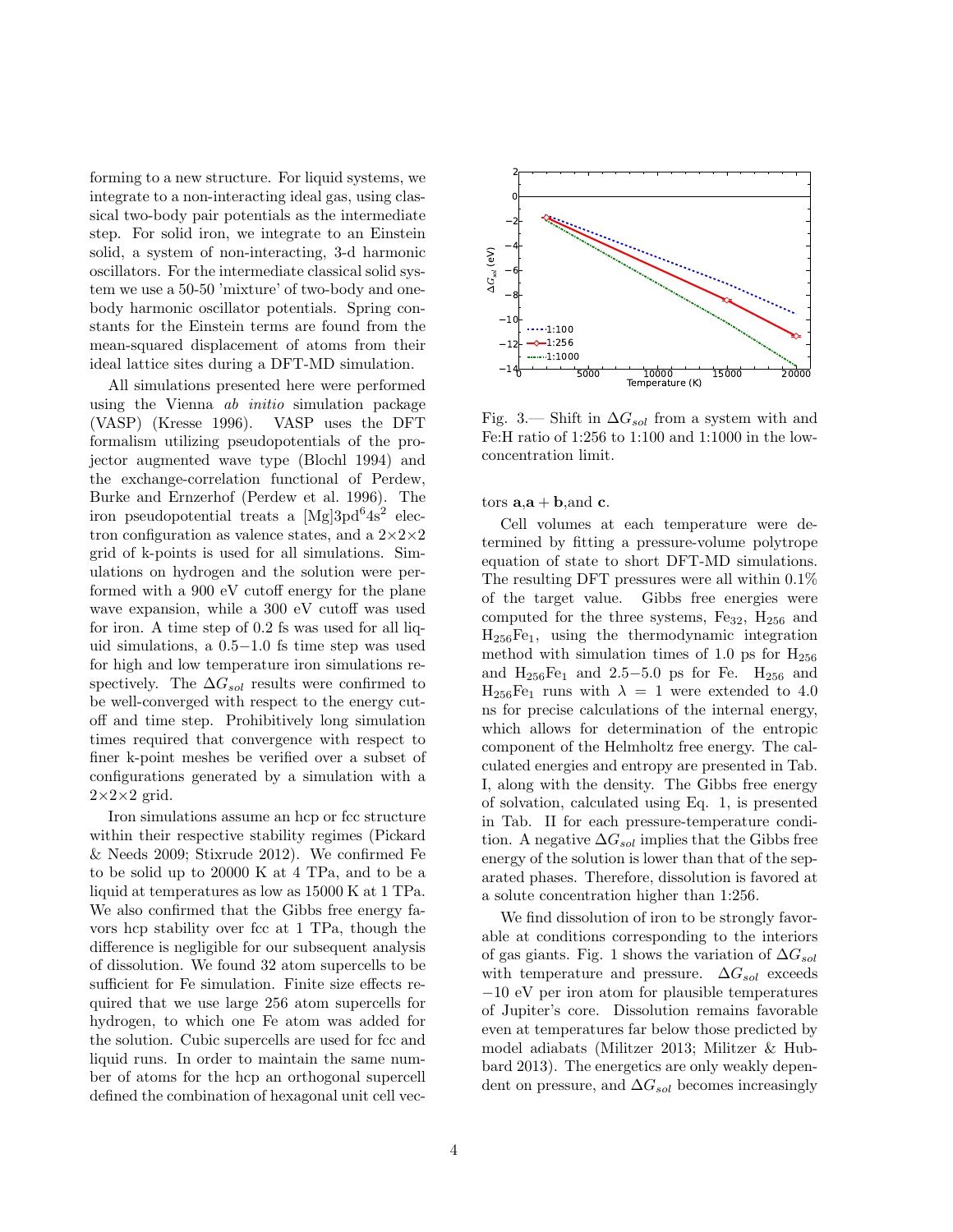negative with decreasing pressure. The solubility increases with a nearly linear trend in T, yielding slope of ∼0.53 meV/K. As a result, solubility is favored through the entire range of conditions considered, and likely the entire range for metallic hydrogen regions of giant planets.

Fig. 2 shows a breakdown of the data into contributions by various thermodynamic parameters. Included in the figure are:  $\Delta F_{sol}$ ,  $\Delta U_{sol}$ ,  $P \Delta V_{sol}$ and  $-T\Delta S_{sol}$ , respectively, the Helmholtz free energy, internal energy, volumetric work and entropic contributions contributions to  $\Delta G_{sol}$ . Note that  $\Delta F_{sol}$ ,  $\Delta U_{sol}$  and  $P \Delta V_{sol}$  are calculated independently, while  $\Delta G_{sol} = \Delta F_{sol} + P \Delta V_{sol}$  and  $-T\Delta S_{sol} = \Delta F_{sol} - \Delta U_{sol}$  are derived. The trend of solubility with temperature is dominated by the entropic term. The high solubility at low temperatures is reflected in the negative values of  $\Delta U_{sol}$ , indicating that the mixed system is energetically favorable independently of the entropy term.

Our calculations neglect any interactions between iron atoms in solution, and thus represent solubility in the low-concentration limit.  $\Delta G_{sol}$ can be related to the volume change associated with the insertion of an iron of atom into hydrogen, as other contributions are constant with respect concentration. It can be shown that results for simulations with a 1:n solute ratio can be generalized to a ratio of 1:m using

$$
\Delta G_c \approx F_0(H_m Fe) - F_0(H_m) - F_0(Fe) \quad (3a)
$$

$$
- [F_0(H_m Fe) - F_0(H_m) - F_0(Fe)]
$$

$$
-\frac{\Delta G_c}{k_B T} \approx \log \left\{ \frac{\left[V(\mathbf{H}_n \mathbf{F} \mathbf{e}) + \frac{m-n}{n} V(\mathbf{H}_n)\right]^{m+1}}{\left[V(\mathbf{H}_n)^{\frac{m}{n}}\right]^m} \right\}
$$

$$
- \log \left\{ \frac{\left[V(\mathbf{H}_n \mathbf{F} \mathbf{e})\right]^{n+1}}{\left[V(\mathbf{H}_n)\right]^n} \right\}, \quad (3b)
$$

where  $\Delta G_c = \Delta G_{sol}(1:m) - \Delta G_{sol}(1:n)$ , and  $V(H_n)$  and  $V(H_nF_e)$  are the volumes for the simulations of hydrogen and the solution respectively. Fig. 3 shows the shift of  $\Delta G_{sol}$  at 4 TPa at Fe concentrations of 1:100 and 1:1000.  $\Delta G_{sol}$  is decreased for higher concentrations, but not to an extent where dissolution would become disfavored. At 20000 K this difference between 1:100 and 1:256 is <2 eV per iron atom, and at 2000 K is smaller than uncertainty in calculated values of  $\Delta G_{sol}$ .

The nature of the Fe-H system poses additional numerical challenges compared to other solutes considered previously (Wilson & Militzer 2010, 2012a,b; Gonzalez et al. 2013). These can largely be attributed to the comparatively large change in volume and electron density associated with the insertion of an iron atom into metallic hydrogen. We found it more efficient to determine cell volumes by fitting an equation of state to a collection of MD simulations at constant volume, rather than performing extended constant pressure simulations. Finite size effects were also found to be more significant for the Fe-H system, due to iron's relatively large volume and number of valence electrons. Fig. 4 shows the convergence of a difference in internal energy between H and H-Fe for MD simulations with 128, 256 and 512 hydrogen atoms. We find 256 hydrogen atoms to be necessary in contrast to the previous studies that required only 128. The convergence with k-point grid resolution is also slower than in previous studies, and presents the greatest uncertainty in this study. MD calculations with a  $3\times3\times3$  k-point grid are prohibitively expensive. An estimate of this error for the results presented here is obtained by evaluating the internal energy over configurations sampled from a MD trajectory with a  $2 \times 2 \times 2$  k-point grid. Fig. 5 shows this estimated correction of  $\Delta G_{sol}$ for the k-point grid used. The shifts are on the order ∼1 eV per iron atom, but are consistently negative for both quantities, leading to dissolution being more favorable.



Fig. 4.— Energy of insertion for a single Fe atom into supercells containing 128, 256, and 512 atoms. Finite size effects are significant for  $H_{128}$ , but are negligible within error for  $H_{256}$ .

With the results of previous studies (Wilson &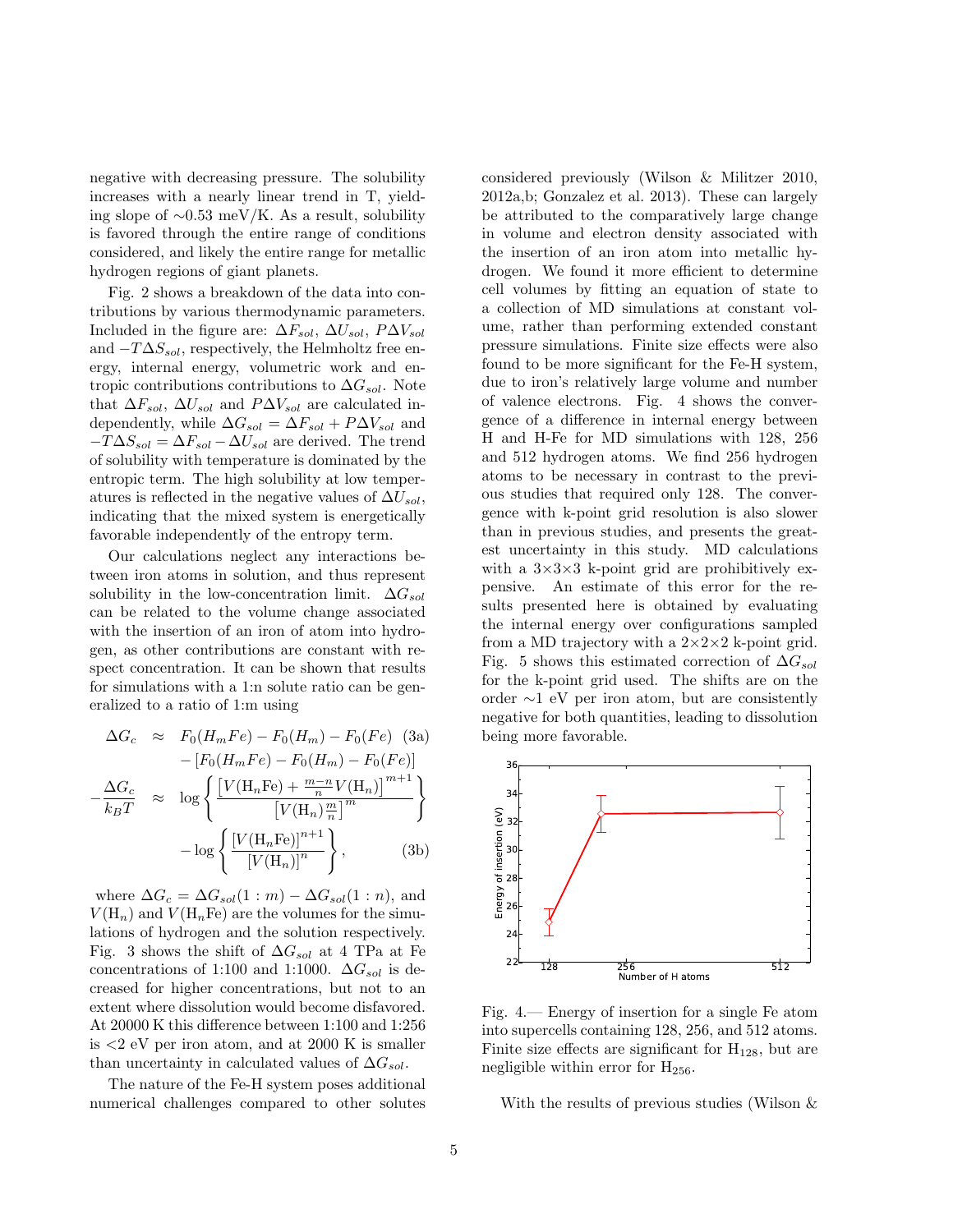Militzer 2012a,b; Gonzalez et al. 2013), we can now present a comprehensive picture for the solubility of all typical core materials in liquid metallic hydrogen. Dissolution is strongly favored for both iron and water ice. However, for water the high solubility is attributed entirely to the entropy, whereas iron has a favorable internal energy component that favors dissolution at low temperatures. Both phases are found to be soluble throughout the entire metallic hydrogen region of both Jupiter and Saturn. The rocky components,  $MgO$  and  $SiO<sub>2</sub>$ , have more moderate solubilities, with  $SiO<sub>2</sub>$  being slightly higher. The saturation curves are, however, less steep than the adiabats for Jupiter and Saturn. As a result, solubility is favored for Jupiter's core, but the rocky components of Saturn's core may be stable given the present uncertainty in the planet's adiabat.



Fig. 5.— Estimated corrections to  $\Delta G_{sol}$  and  $\Delta G_{sol}$  coarseness of k-point grid used in DFT-MD runs. DFT calculations with a  $3 \times 3 \times 3$  k-point grid were performed sampling a trajectory generated by an MD simulation with a  $2 \times 2 \times 2$  k-point mesh.

The rocky components are found to be stable at lower pressures, approaching the metallic transition. If Mg and Si were convected upwards with sufficient concentration, they may precipitate, while Fe and  $H_2O$  would remain in solution, at least to the molecular-metallic transition. The presence of a significant dissolved component at shallow depths may have consequences for the density profile and transport properties of hydrogen, which influence thermal structure and magnetic field generation.

Core erosion is thermodynamically favorable in

gas giant planets, with the possible exception of smaller, cooler planets, like Saturn. For these planets, the outer icy layers are soluble, but the rocky layers may not be. The innermost iron component, though soluble, would be isolated from reaction with hydrogen. This might allow Saturn to have a larger, less eroded core than Jupiter, a result consistent with current observational constraints. Nevertheless, our results imply that confirmation of a massive core for Jupiter would support the core-accretion model over gravitational collapse. While erosion of such a core may be slow due to inefficient double-diffusive convection (Stevenson 1982a; Chabrier & Baraffe 2007; Leconte & Chabrier 2012; Mirouh 2012), settling of dispersed refractory material to form a core is inconsistent with our results. Late formation of a core would require a large amount material from captured planetesimals surviving descent to the planet's center.

It may be possible to attribute some emerging trends in exoplanet mass-radius relationships to the difference in solubilities between rock and ice, or rock and metal. However, as we have shown, such thermodynamic differences are likely to only be significant in smaller, cooler planets, where redistribution of dense material by double-diffuse convection would be least efficient. The energetics of the dissolution reaction should be insignificant compared to the role of density in the redistribution of dense material. The work required to raise an iron of atom to the molecular-metallic transition is on the order of 1000 eV, whereas the contribution from the dissolution reaction is ∼1−10 eV. We conclude that the process of core erosion is thermodynamically consistent with ab initio simulations of the relevant materials, and its significance warrants close consideration in future models of giant planet evolution.

This work has been supported by NASA and NSF. Computational resources at NAS and NCCS were used. We also acknowledge Dave Stevenson and Felipe Gonzalez for helpful discussions.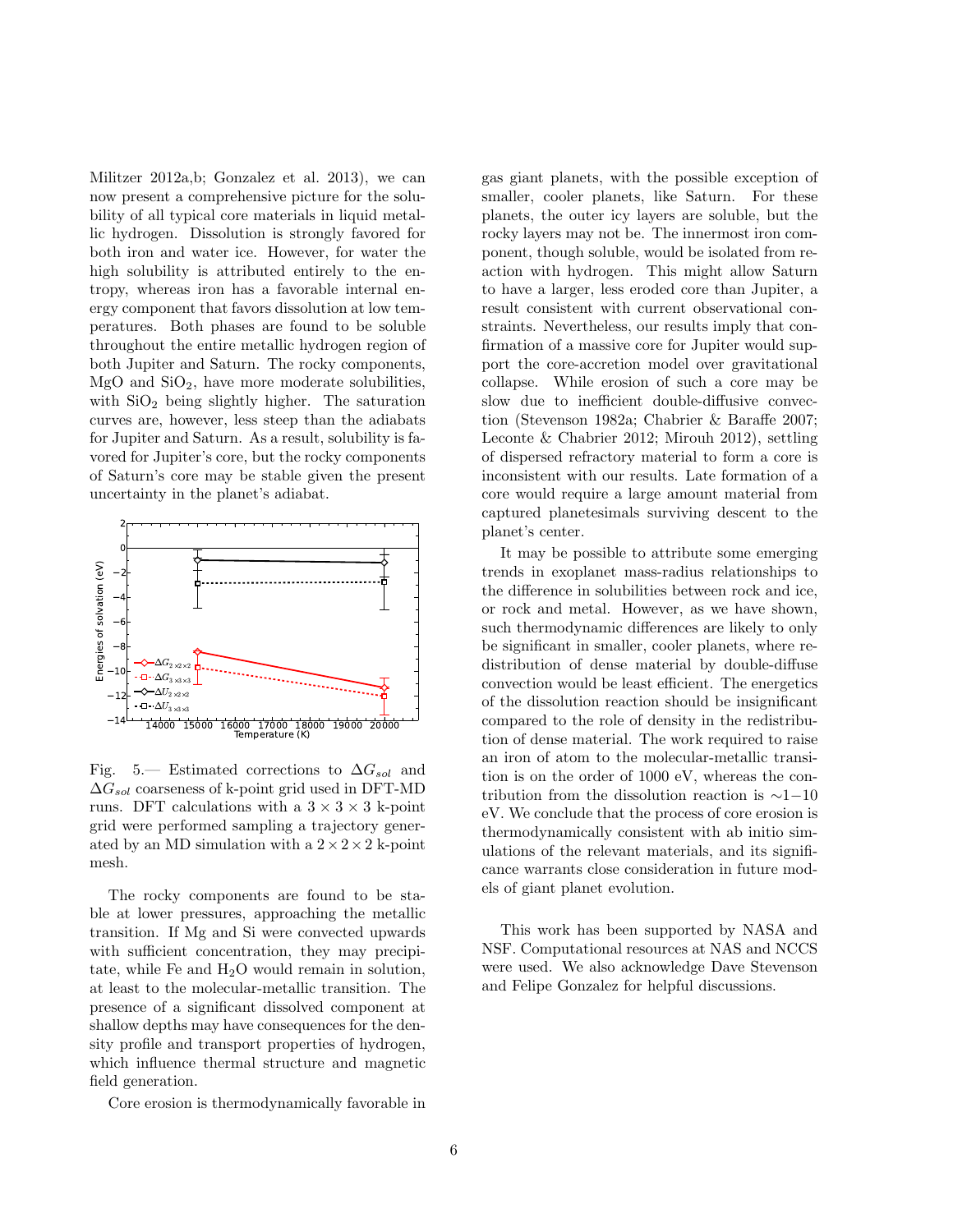## REFERENCES

Blochl, P. E. 1994, Phys. Rev. B, 50, 17953.

- Bodenheimer, P., & Pollack, J. B. 1986, Icarus, 67, 391.
- Borucki, W. J., Koch, D., Basri, G., Batalha, N., Brown, T., Caldwell, D., Caldwell, J., et al. 2010, Science, 327, 977.

Boss, A. P. 1997, Science, 276, 1836.

- Chabrier, G., & Baraffe, I. 2007, ApJ, 661, L81.
- Deleuil, M., Bonomo, A. S., & Ferraz-Mello, S. 2011, A&A, 538, A145.
- French, M., Becker, A., Lorenzen, W., Nettelmann, N., Bethkenhagen, M., Wicht, J., & Redmer, R. 2012, ApJS, 202, 11p.
- Gonzalez, F., Wilson, H. F., & Militzer, B. 2013, (in preparation).
- Guillot, T. 1999a. Planet. Space Sci., 47, 1183.
- Guillot, T. 1999b. Science, 286, 72.
- Guillot, T. 2005. Ann. Rev. Earth Planet. Sci., 33, 493.
- Helled, R., & Anderson, J. D., Schubert, G., & Stevenson, D. J. 2011. Icarus, 216, 440.
- Hubbard, W. B., Burrows, A., & Lunine, J. I. 2002. ARA&A, 40, 103.
- Izvekov, S., Parrinello, M., Burnham, C. J., & Voth, G. A. 2004, J. Chem. Phys., 120, 10896.
- Kresse, G. 1996, Comp. Mater. Sci., 6, 15.
- Leconte, J., & Chabrier, G. 2012. A&A, 540, A20.
- McMahon, J. M., Morales, M. A., Pierleoni, C., & Ceperley, D. M. 2012. Rev. Mod. Phys., 84, 1607.
- Militzer, B., Hubbard, W. B., Vorberger, J., Tamblyn, I., & Bonev, S. A. 2008, ApJ, 688, L45.
- Militzer, B. 2013. Phys. Rev. B, 87, 014202.
- B. Militzer, & W. B. Hubbard, 2013. ApJ(in review).
- Mirouh, G. M., Garaud, P., Stellmach, S., Traxler, a. L., & Wood, T. S. 2012. ApJ, 750, 18p.
- Mizuno, H., Nakazawa, K., & Hayashi, C. 1978. Prog. Theor. Phys., 60, 699.
- Morales, M. a, Schwegler, E., Ceperley, D., Pierleoni, C., Hamel, S., & Caspersen, K. 2009, PNAS, 106, 1324.
- Perdew, J. P., Burke, K., & Ernzerhof, M. 1996, Phys. Rev. Lett., 77, 3865.
- Pickard, C. J., & Needs, R. J. 2009. J Phys-Condens Mat, 21, 452205.
- Pollack, J. B., Hubicky, O., Bodenheimer, P., & Lissauer, J. J. 1996. Icarus, 124, 62.
- Stevenson, D. J. 1982a. Ann. Rev. Earth Planet. Sci., 10, 257.
- Stevenson, D. J. 1982b. Planet. Space Sci., 308, 755.
- Stixrude, L. 2012. Phys. Rev. Lett., 108, 5p.
- Umemoto, K., Wentzcovitch, R. M., & Allen, P. B. 2006. Science, 311, 5763, 983.
- Wilson, Hugh F, & Militzer, B. 2010. Phys. Rev. Lett., 104, 12, 121101.
- Wilson, H. F., & Militzer, B. 2012. ApJ, 745, 54.
- Wilson, Hugh F., & Militzer, B. 2012. Phys. Rev. Lett., 108, 111101.
- Wilson, H. F., Michael L. W, & B. Militzer, 2013. Phys. Rev. Lett.(in press).

This 2-column preprint was prepared with the AAS LATEX macros v5.2.